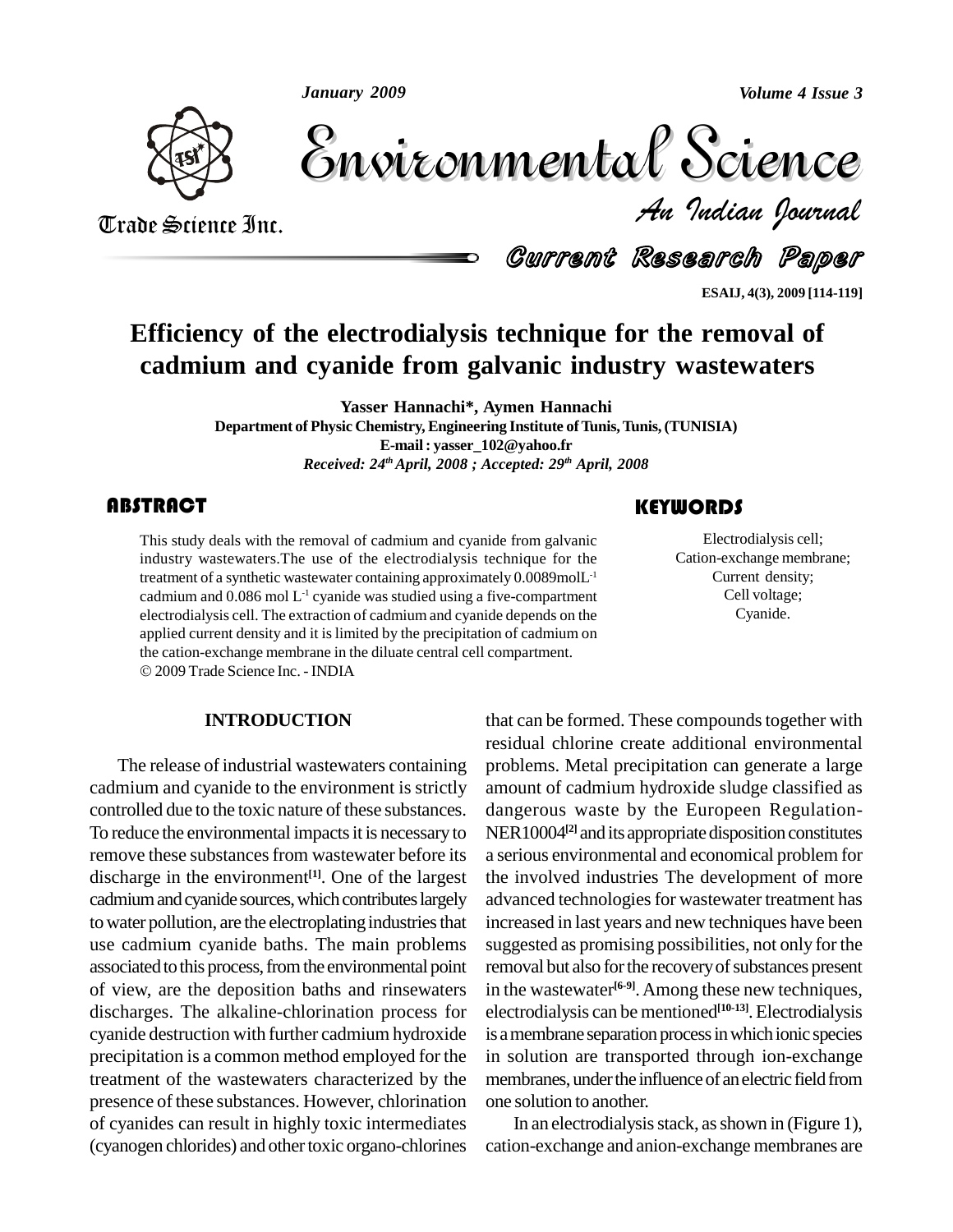

**Figure 1: Electrodialysistechnique principle**



**Figure 2: Five- compartment electrodialysis cell and the**  $\bf{expected}$  **transport** of **the ionic species** 

alternatelyarranged in a filter press-like systemto form diluted and concentrated flows between the membranes. The electrodes, disposed at the end of the stack, are in contact with an electrode rinse solution. The applied direct current electric field produces the transport of cations towards the cathode and anions towards the anode. During this transport anions are able to permeate through the anion-exchange membrane, but are blocked by the cation-exchange membrane. The opposite occurs with cations. As a result, two different solutions are produced inside the stack: one more diluted (the duplicate at  $25^{\circ}$ C. Cadmium concentration in the diluate) Removal of Cadmium and Cyanide from Aqueous Solutions through Electrodialysis and another more concentrated (the concentrate) than the feeding solution<sup>[14,15]</sup>. Considering that this membrane separation  $\frac{m+n}{n}$ technique is able to transform a concentrated solution in two other solutions, one more concentrated and another more diluted than the original solution (feeding solution), electrodialysis presents large application in what concerns the galvanic industries wastewater treatment, because it makes it possible to reuse the more diluted solution as rinsewater and the more concentrated solution in the deposition bath<sup>[16,17]</sup>. The objective of  $ee =$ this work was to verify the possibility of use of the

Current Research Paper

electrodialysis technique to remove cadmium and cyanide from a synthetic wastewater containing approximately 0.0089mol L -1 cadmiumand 0.086mol  $L<sup>-1</sup>$  cyanide applying different current densities.

#### **MATERIALSAND METHODS**

#### **Electrodialysis cell and solutions**

The electrodialysis cell used in thiswork and repre sented in (Figure 2) was composed of five compartments separated alternately by cation-exchange and anion exchange membranes. The cell was manufactured in transparent acrylic. The cation-exchange and anion exchange membranes used were NAFION 450 and SELEMION AMV, respectively. The effective membrane area was 16cm<sup>2</sup>. The two outer compartments contain the working electrodes(platinum sheets) both with  $16 \text{ cm}^2$  effective area. The solutions in the three central compartments circulate independentlywhile in the electrode compartments the same solution is circu lated in closed circuit to avoid pH variations due to electrodes reactions. In each cell compartment 500mL of solution circulate. The solution to be treated (0.0089) mol L<sup>-1</sup> CdO, 0.086 mol L<sup>-1</sup> NaCN and 0.018 mol L<sup>-1</sup> NaOH) circulates in the diluate central cell compartment.  $A$  0.054 mol  $L<sup>-1</sup>$  NaOH solution circulates in the anodic and cathodic concentrated cell compart ments and a  $Na<sub>2</sub>SO<sub>4</sub>$  5% solution circulates in the electrodes compartments. The solutions were prepared with analytic grade reagents with distilled and deionized water. The current was applied through a 2.5A-80V power<br>supply. The experiments were accomplished at least in<br>duplicate at 25°C. Cadmium concentration in the supply. The experiments were accomplished at least in solutions was measured by Inductively Coupled Plasma Spectroscopy. Cyanide was measured by direct titration with an  $AgNO_3$  solution<sup>[18]</sup>. The electrodialysis performance was evaluated in terms of percent extraction (pe) and current efficiency (ce), defined

respectively by equations 1 and 
$$
2^{[19,20]}
$$
.  
\n
$$
pe = \frac{(C_i - C_f)}{C_i} \times 100
$$
 (1)

Where  $C_i$  is the initial concentration of the ion and  $C_f$  is the  $1 C_f$  is the<br>
(2)<br>
Science  $\frac{1}{2}$  al concent

$$
\text{Area } C_{\text{f}} \text{ is the initial concentration of the ion and } C_{\text{f}} \text{ is the final concentration of the ion.}
$$
\n
$$
\text{Area } \mathbf{r} = \frac{\mathbf{z} \mathbf{F}(\mathbf{m}_{\text{i}} - \mathbf{m}_{\text{f}})}{\mathbf{n} \Delta \mathbf{t}} \times 100 \tag{2}
$$

*Indian Journal*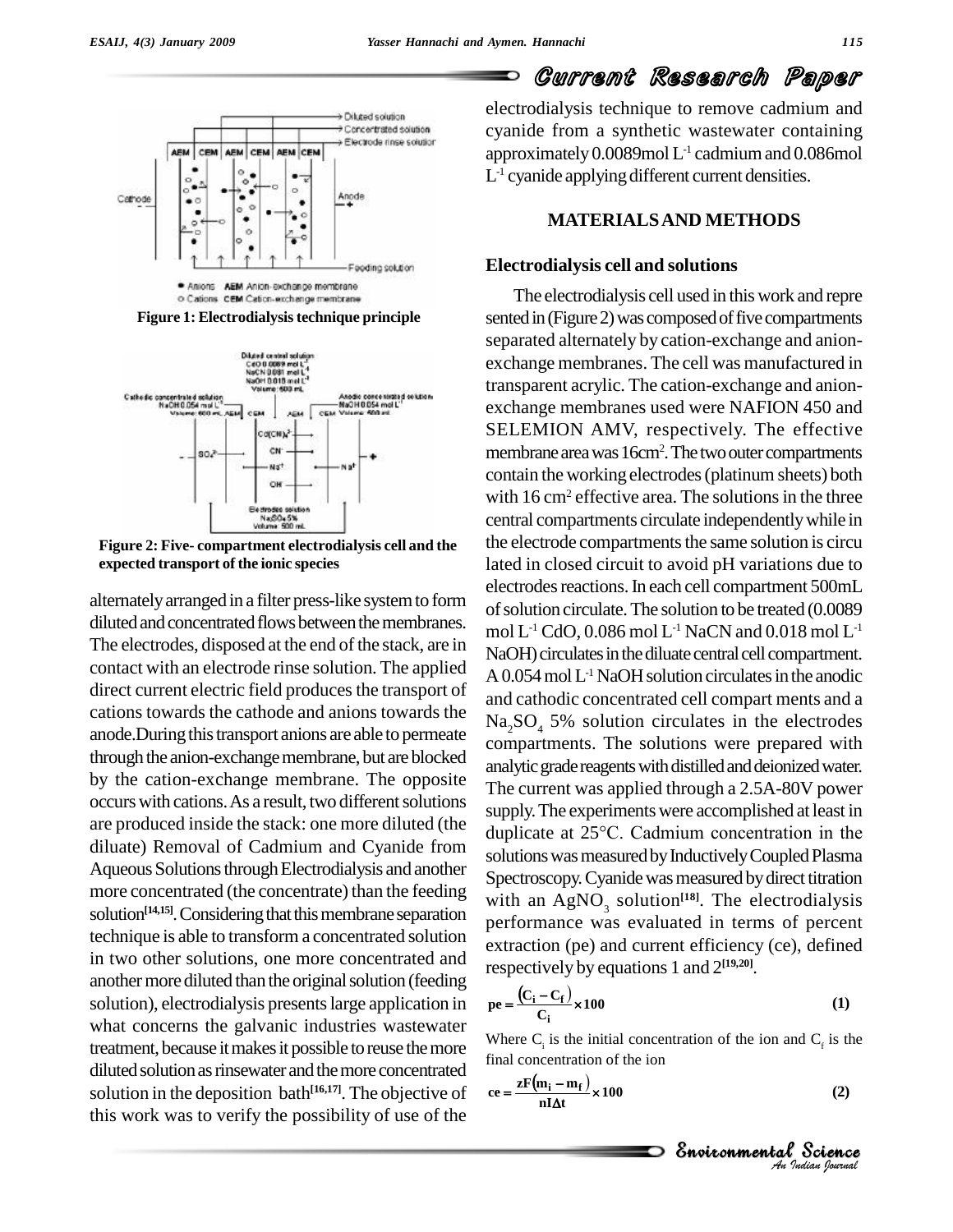# Current Research Paper



**Figure 3: Speciation of cadmiumand cyanide species as a function ofthe cyanide concentration and the solution pH (0.0089 molL -1cadmium)**



**Figure** 4:  $\text{Cd(CN)}_{4}^{2}$  and  $\text{CaO}$  per cent extraction as a func**tion of the electrodialysis time with a 20mA cm-2 curent density** ( $\bullet$ )  $Cd(CN)_{4}^{22}$ ,  $CN-(\bullet)$ 

Where z is the valency of the ion, F is the Faraday constant (9650<sup>o</sup>C mol<sup>-1</sup>), m<sub>i</sub> is the initial number of moles<br>of the ion (moles), m<sub>i</sub> is the final number of moles of the<br>ion (moles), I is the electric current applied (A) and  $\Delta t$ of the ion (moles),  $m<sub>r</sub>$  is the final number of moles of the is the time interval (s) and n is the number of membrane pairsAt the experiments done at thiswork, the number of membrane pairs was considered equal to one, since the work solution is in contact just with one membrane pair(diluate central cell compartment)

## **RESULTSAND DISCUSSION**

### **Cadmium and cyanide transportstrough the ion exchange membranes**

cell demonstrate that cadmium and cyanide are during<br>predominantly in anionic form, since they are transported Cd(C<br>only through the anion-exchange membrane. This observe<br>behavior can be explained by the formation of negat The experiments accomplished in the electrodialysis predominantly in anionic form, since they are transported only through the anion-exchange membrane. This behavior can be explained by the formation of negatively charged coordination complexes between cadmium and

*Indian Journal*

cyanide Cadmium and cyanide, in different proportions, lead up to the formation of different cadmium cyanide complexesin alkaline media.According to Prytz and Osterud<sup>[21]</sup>, in the interval Cd:CN 1:4 and Cd:CN 1:20, the Cd(CN) 4 2- complex should prevail. Flengas **[22]** suggests that with excess of cyanide all the cadmium is complexed in the  $Cd(CN)<sub>4</sub><sup>2</sup>$  form. Ortega and colla borators<sup>[23]</sup> suggest that  $Cd(CN)_4^2$  is formed in great excess of cyanide to a solution pH higher than 10. Koivula and co-workers **[24]** demonstrates that for a Cd:CN 1:10 system, 95% of cadmium are under the  $Cd(CN)<sub>4</sub><sup>2</sup>$  form. In this work, the cadmium cyanide complexes speciation was obtained using the program HYDRA MEDUSA<sup>[25]</sup>. Figure 3 shows that at the initial pH and cadmiumand cyanide solution concentrations used in this work the predominant cadmium cyanide complex formed is  $Cd(CN)<sub>4</sub><sup>2</sup>$ , just like in cadmiumplating baths. The other ionic species present in the solutions are free cyanide (CN<sup>-</sup>) hydroxide (OH<sup>-</sup>) and sodium (Na <sup>+</sup>) ions **[17]**. In the electrodialysis cell, only sodium ions can pass through the cation-exchange membrane, whereas metal complexes, free cyanide and hydroxide ions are transported through the anion exchange membrane as it can be observed in figure 2.

Experiments to establish the current density influence on the Cd(CN) $_4^2$  and CN<sup>-</sup>ions removal were performed. TABLE 1 shows results obtained at 10, 15 and 20 mA cm-2 current densities.

The results suggest that the percent extraction of the ionic species is higher when higher current densities are applied, even though the current efficiencyislower. It is clear that the lower current density resulted in better current utilization. The  $CN<sub>i</sub>$  ion removal is higher than the Cd(CN) $_4^2$  ion. The cadmium cyanide complex is more voluminous than cyanide ion, what indicates that it is more difficult to transport larger ions through the anion-exchange membrane

## **Cadmium compound precipitation on cation exchange membrane**

Experiments accomplished with 20 mA cm<sup>-2</sup> and during 240 minutes of electrodialysis result in 86%  $Cd(CN)<sub>4</sub><sup>2-</sup>$  and 95% CN<sup>-</sup> extraction, as it can be observed in figure 4.

However a cadmium compound precipitation on the cation-exchange membrane disposed between the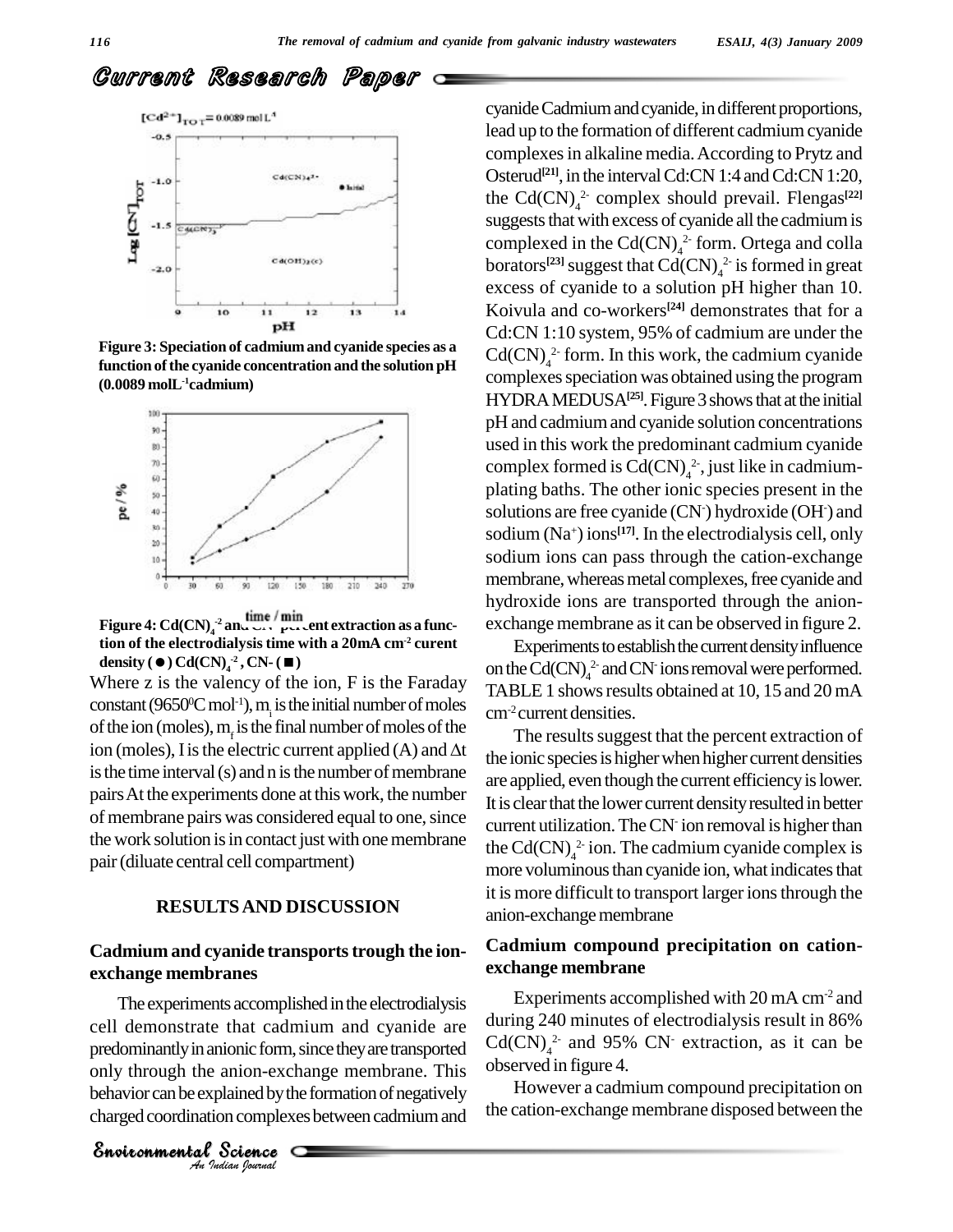

**Figure 5: (a) New cation-exchange membrane (NAFION 450) micrograph and (b) respective EDS spectra**



**Figure 6:(a) Used cation-exchange membrane (NAFION 450) micrograph and (b) respective EDS spectra**



**Figure 7: Speciation of cadmium and cyanide ionic spe cies as a function of cadmiumand cyanide concentration and the solution pH**

# Current Research Paper

cathodic concentrate and the diluate central cell compartments was observed. Such precipitation is not observed up to 90 min of electrodialysis, where 23%  $Cd(CN)<sub>4</sub><sup>2</sup>$  and 43% CN<sup>-</sup> extraction occur. Figures 5a and 6a showmicrographs obtained bySEM(Scanning Electron Microscopy) for a cation-exchange membrane before its use (new membrane) and for the cation exchange membrane used up to 240 min of electro dialysis, respectively. Figures 5b and 6b show the corresponding membranes EDS (Energy Dispersion Spectroscopy) spectra, respectively. From figure 6b it is clear that the precipitate corresponds to a compound containing cadmium. However, a more accurate analysis should be conducted to determine which cadmium compound isformed. This precipitation represents a drawback for the electrodialysis process since the precipitate formation on ion-exchange membranes can reduce the effective membrane area and consequently the process efficiency.Besides, it cancause irreversible membrane damages reducing its life cycle and increasing operational costs

membrane. By these considerations it can be estimated *I*<br> *Indian*<br> *Indian*<br> *I*<br> *Indian*<br> *Indian* stimated<br>cipitated<br>accurate<br>near the<br>m these<br>Science It is well know in electrodialysis that the precipitation on ion-exchange membranes can be a consequence of operating above the limiting current density.In this case water dissociation in  $H^+$  and OH $\cdot$  ions can occur, what might cause changes in the pH of the boundary layer formed in the membrane/solution interface, leading to a local change in the characteristics of the ionic species present in the solution. Insoluble compounds can be formed and then precipitate on the ion exchange membrane. Previous results have shown that with these membranes and these solutions there is a limiting current density at the cation-exchange membrane at approximately 25mA cm-2**[13,26]**.Since in this work 20 mA cm<sup>-2</sup> was applied during 240 min for the ions removal, it can be estimated that during this prolonged experimental interval, the system could reach the limiting current density. Figure 7 demonstrates that if pH increases and cadmium and cyanide concentration decrease, insoluble Cd(OH)<sub>2</sub> can be formed. Cd(OH)<sub>2</sub> might then precipitate on the cation-exchange that the cadmium compound formed and precipitated on the membrane is  $Cd(OH)_2$ . It is clear that accurate pH measurements should be available near the membrane/solution interface to confirm these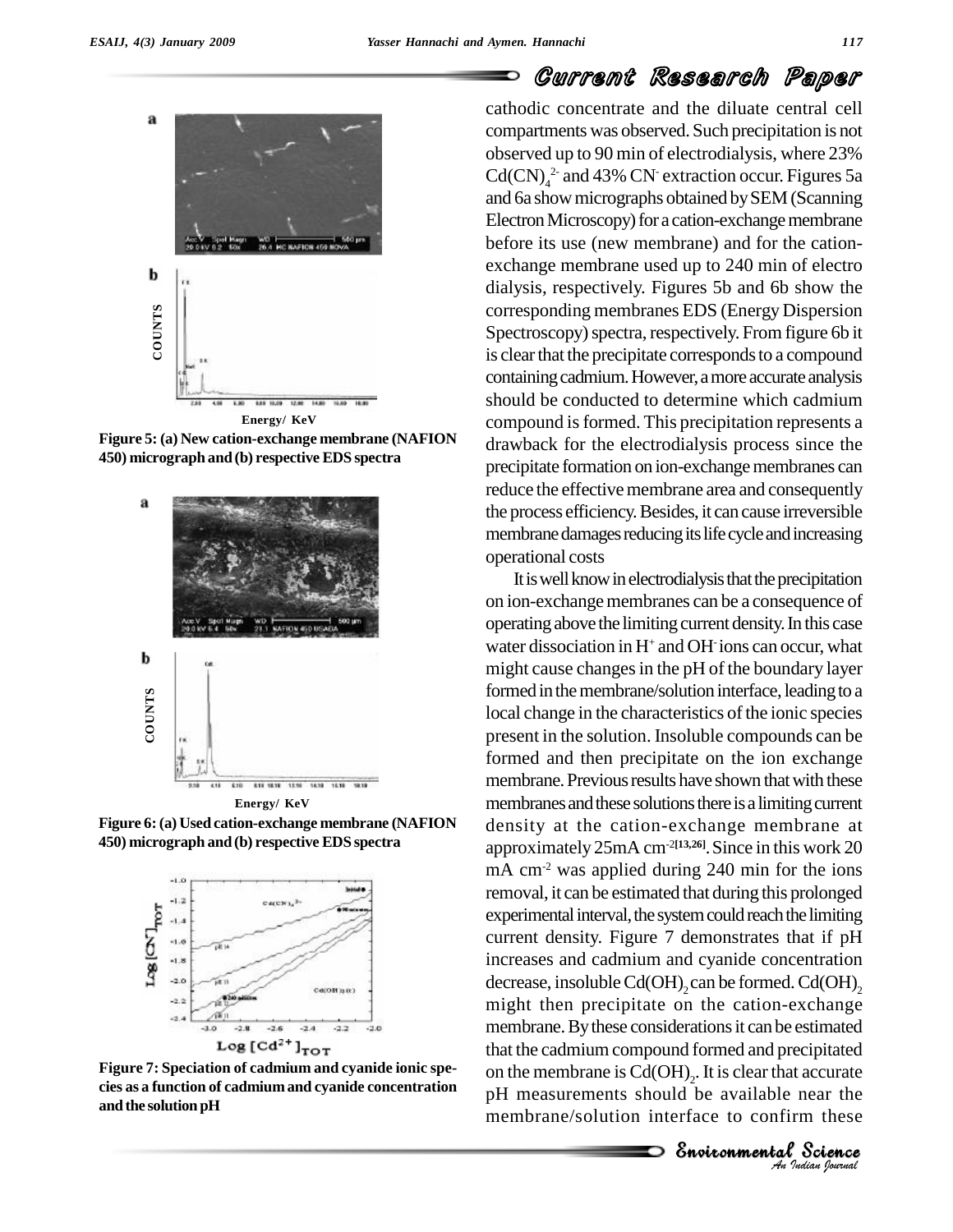# Current Research Paper



**Figure 8: Behavior of the solution pH** in the electrodialy**sis cell compartment during 240 minutes of electrodialy sis** with a 20mA cm<sup>2</sup> curent density.  $($   $\blacksquare$ ) Electrodes  $($   $\lozenge)$ **Anodic () Central() Cathodic**



**Figure 9: Behavior of the solution conductivity in the electrodialysis cell compartment during 240 minutes of electrodialysiswitha 20mAcm-2 curentdensity.()Electrodes ()Anodic () Central() Cathodic**



**Figure 10: Behavior of the cell voltage during 240 min utes of electrodialysis with a 20mA cm-2 curent density**

#### hypotheses

## *An*Environmental**solutions and the cell voltage Behavior of the pH and the conductivity of the**

Exell voltage<br>ectrodialysis provided the cell voltage<br>ectrodes), the provided set of the processes. During the electrodialysis process with a 20 mA  $\text{cm}^2$  current density the cell voltage (measured between  $\frac{1}{\text{cm}}$ the two platinum electrodes), the pH and the conductivity

of the solutions (measured directly in the solutions reservoirs) were also determined. The determined pH value represents the bulk pH of the solution and not necessarily the pH in the membrane/solution interface. This behavior can be observed in figures 8-10.

Figure 8 shows that there is a decrease on the bulk pH at the diluate central cell compartment. This decrease could be associated to the OH- consumption that occurs during the formation and precipitation of  $Cd(OH)_2$ . The conductivity decrease in the diluate central cell compartment indicates the Cd(CN) $_4^2$ , CN<sup>-</sup>, Na<sup>+</sup> and OH ions removal (Figure 9). The conductivity increase in the anodic concentrate cell compartment can be attributed to the Na<sup>+</sup> transport from the electrodes compartment and to the Cd  $(CN)<sub>4</sub><sup>2</sup>$ , CN<sup>-</sup> and OH<sup>-</sup> transport from the diluate central cell compartment. The conductivity increase in the cathodic concentrate cell compartment can be attributed to the  $\mathrm{SO}_4^{\;2\cdot}$  transport from the electrodes compartment and to the  $Na<sup>+</sup>$ transport from the diluate central compartment.

The cell voltage increase can be attributed to the decrease in the conductivity of the diluate central cell compartment solution as a consequence of the ionic species removal increasing the solution electrical resistance (Figure 10). Besides, when Figures 8 and 10 are compared, it can be seen that when bulk pH decreases in the diluate central cell compartment the cell voltage increases. This behavior could be all related to a limiting current density at the cation-exchange membrane.

#### **CONCLUSION**

The results presented here demonstrate that cadmiumandcyanide transport occurs onlythrough the anion-exchange membrane towards the anode, indicating that the ionic species are negatively charged. Cadmium and cyanide percent extraction and current efficiency depend on the applied current density and the total removal of the ionic species is limited by a cadmium compound precipitation on the cation-exchange membrane of the diluate central cell compartment. More accurate experiments should be done to try to avoid the cadmium compound precipitation and to achieve higher ionic species removal. One alternative is the treatment of solutions by electrodialysis in a continuous way or with

*Indian Journal*